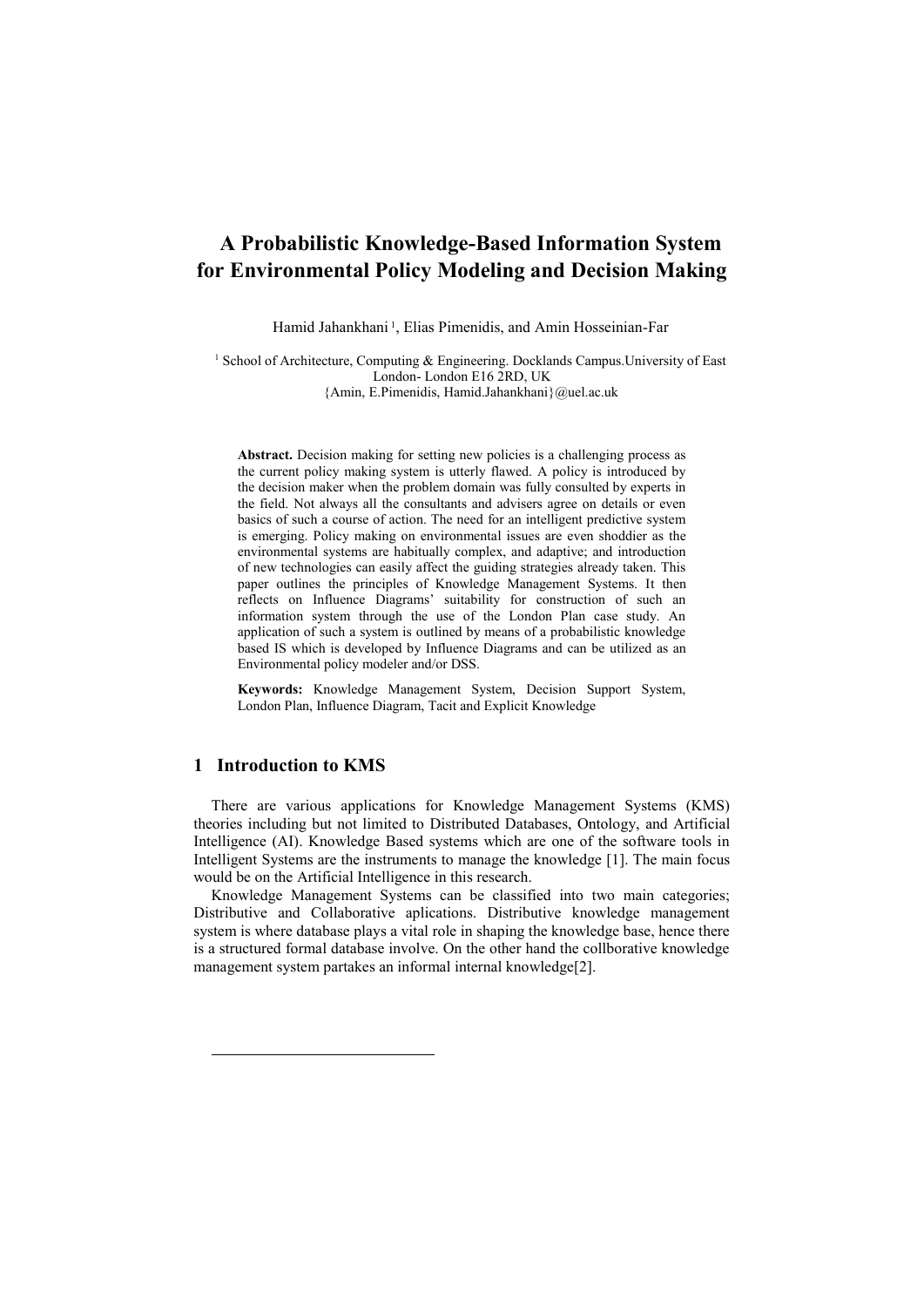### **2 Types of Knowledge and Knowledge Management Systems**

Some experts still argue on the defintion of knowledge itself. knowledge is summation of information, skills, experience, and personal capabilities [3]. Other scholars also attempted to categorize and formulated knowledge and its types. Another categorization of knowledge is outlined in Fig. 1:



**Figure 1: Categories of Knowledge [4]**

Defining knowledge is not enough as the knowledge should be retained and gathered. There are various frameworks for knowledge acquisition. The common knowledge acquisition framework is illustrated in Fig. 2:



**Figure 2: Knowledge Acquisition Framework and Stages [5]**

According to this general framework, the first step is the declarative stage where the rules, standards, examples and definitions should be clearly defined. Once the standards are declared, the problem solving and encoding stage begins, still within the declarative stage. Up to this point the knowledge is still in the declarative knowledge acquisition mode. In the start of the procedural stage, compilation should be performed on the declarative acquitted knowledge. Once the errors are fixed and the compilation is tuned, then the procedural knowledge acquisition is completed [5].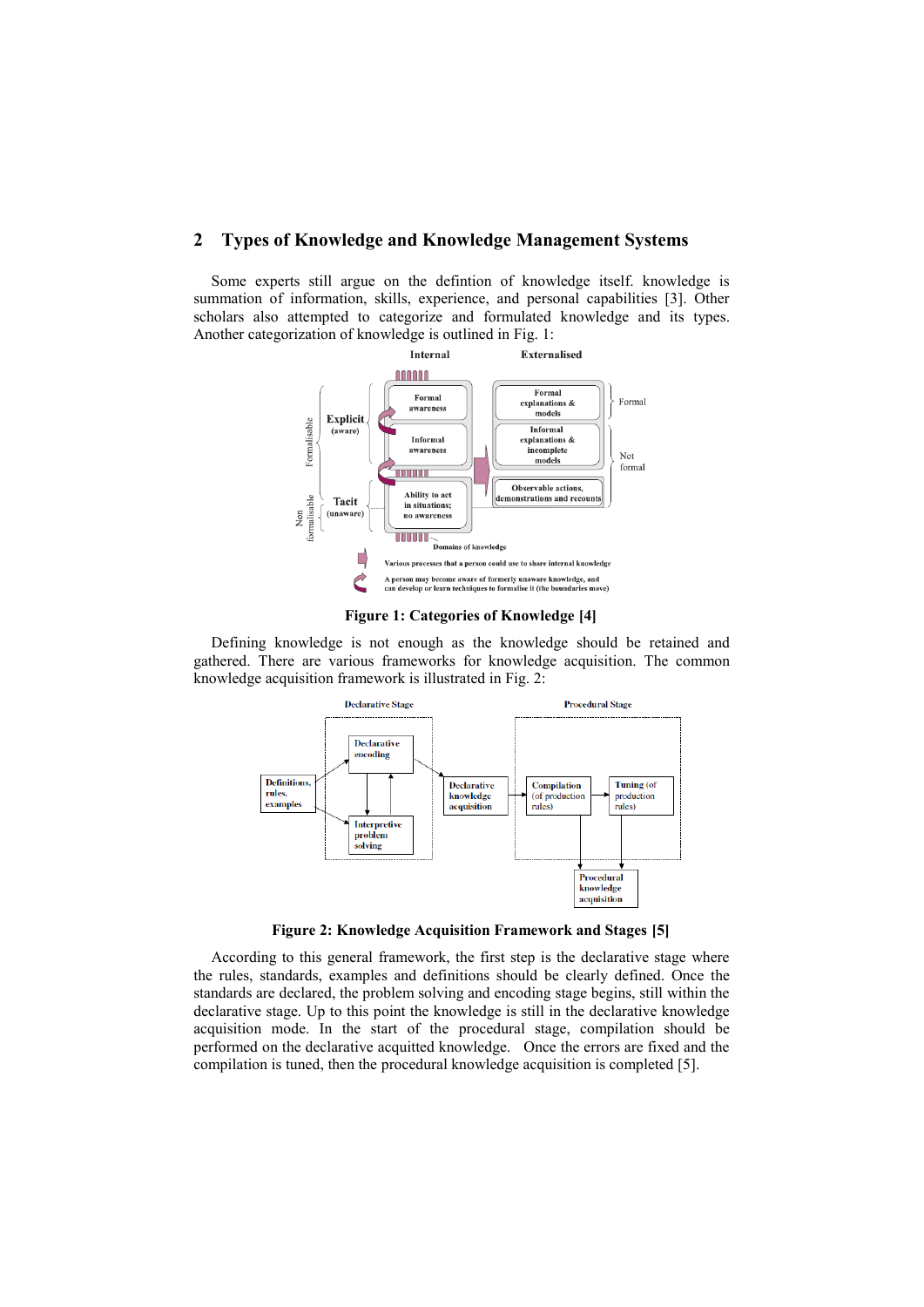Furthermore, knowledge can be transformed while in use. The general categorization for knowledge transformation is internal, external and socialized knowledge (Fig. 2). The knowledge is initially in the internal form in tacit format. The tacit format indicates that the knowledge still contains areas where the use is not fully identified. The tacit knowledge within the internal domain will be transformed into explicit knowledge where the standards and usages will be clarified. By having the formal explanations and models the knowledge can be externalized. The externalization on its own does not have to be formal at all circumstances. Informal explanations and observations in the external domain based on the explicit internal knowledge can still provide a means for formalization. The set formal external knowledge which is explicit can be widely used and become a socialised knowledge format [6].

A dynamic system model which has the learning characteristic, complexity elaboration and non-linear features will be able to correspond to the research questions within the problem domain. The complexity, non-linearity, and adaptive characteristics are the main factors that should be considered for selection of proper tool. Fig. 3 represents different software tools for Artificial Intelligence. As it is preferred to use a predictive design one of the following should be selected for the design. Generally aritificial intelligent systems are divided into two main categories which are Knowledge Based systems and Computational Intelligence systems.



**Figure 3: Artificial Intelligence areas [7]**

Some characteristics of the sustainability can be modeled using other types of system modeling techniques; for instance using cybernetic system approach through state space method for socio- ecological system. The latter has been modeled for the climate change by Schellnhuber [8].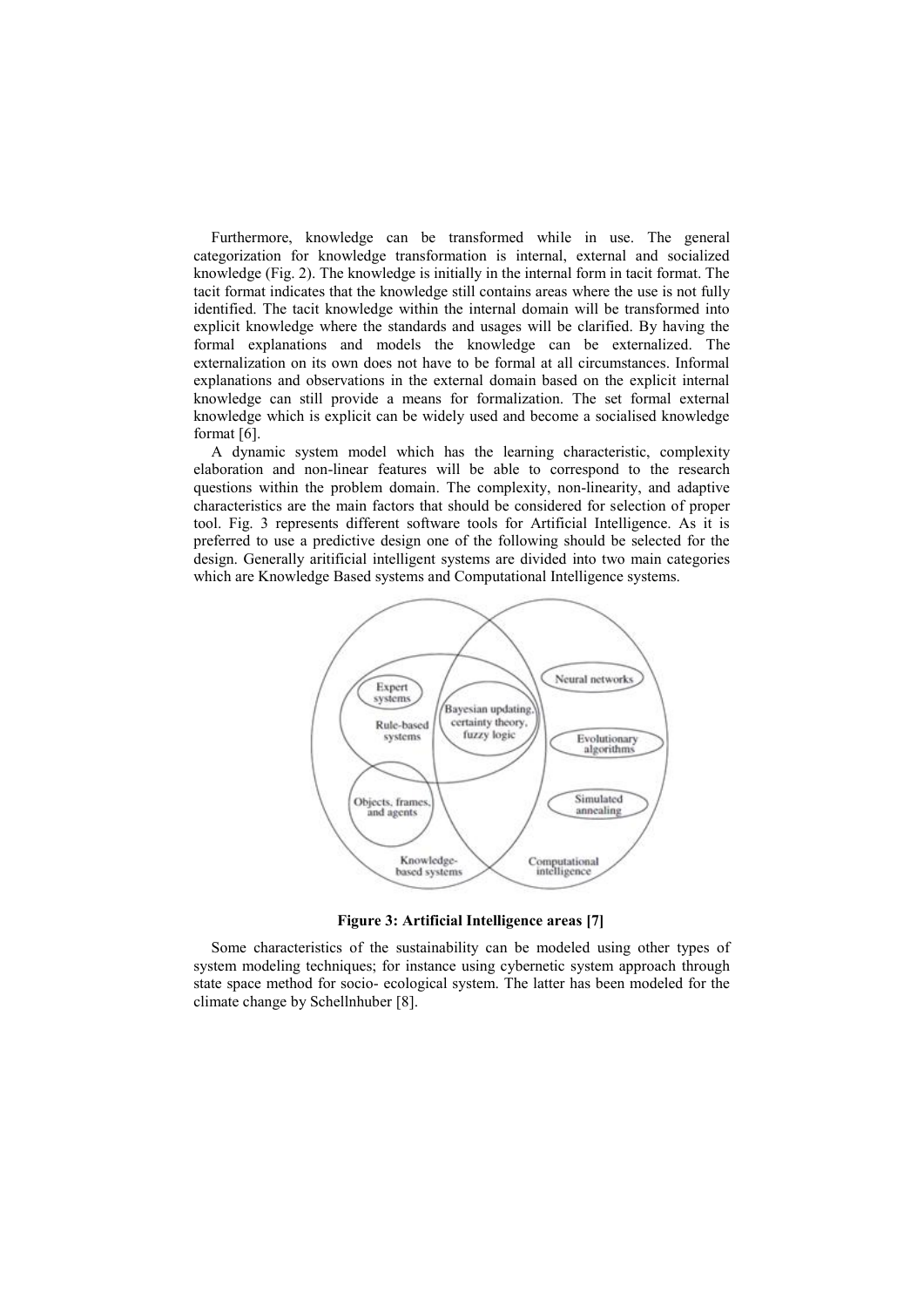#### **2 Problem area**

Policitcians are having a demanding era in facing the sustainability challenges. Policy making as a rule happens after long periods of consultancies. Not always, all the consultants and polictical advisers come to a common ground in different scenrios. The use of predictive information Systems can be valuable in assisting the decision maker. These ISs have be predictive in a way that can approximate the outcomes of different decisions in a given scenrio. Modeling environmental states is quite a challenging process. The tradeoff between complexity, efficiency and accuracy of the Information System used for development of a DSS is crucial. Use of probabilistic inference is often overlooked. Influence Diagrams practices as the primary means for developing the knowledge base for complex environmental scenarios should be tested. Appraisal of Influence Diagrams and ID evaluation techniques can be tested by means of a case study research design type. The London Plan as a case study has had various discussions since 2004[9]. Using microeconometric theories, the required investment for policy 4A.2 has been calculated between 40 to 80 £Billion. Since the case study has these estimates using other quantitative modeling techniques, using Influence Diagrams and probablistic inference can be validated for these kind of modelings. Bayesian networks can be utilised for development of such a knowledge base, but chance nodes are required for development of a DSS. Therefore, Influence Diagram is a fine choice for the knowledge base construction. The objectives of this research would be:

- 1. Knowledge management representation of the knowledge body behind the London Plan sustainability domain. The London Plan is the case study used for validation of the proposed model.
- 2. Identifying an appropriate quantitative approach for modeling the financial domain of The London Plan.

#### **3 Probabilistic Networks for Knowledge Types**

Real-life state of affairs mostly modelled as group of entities demonstrating random variables in a "probabilistic network". Clever graphical illustration of dependence and independence relations between accidental variables is a "probabilistic network". Area of random variables could, for instance, help decision makers to identify the most beneficial decision in a given situation from the basis of a decision support system.

Probabilistic networks processes and symbolize probabilistic data. Representative elements of a probabilistic network are a quantitative and a qualitative element. The qualitative component sets (conditional) belief and independence assertions along with a set of chance variables, informational fondness, and preferred relations [10]. Graphical language visually encoded the statements of (conditional) dependence and independence, information preference, and favourite relations. On the other hand, the quantitative component identifies the potency of dependence relations by means of probability and utility theories [11].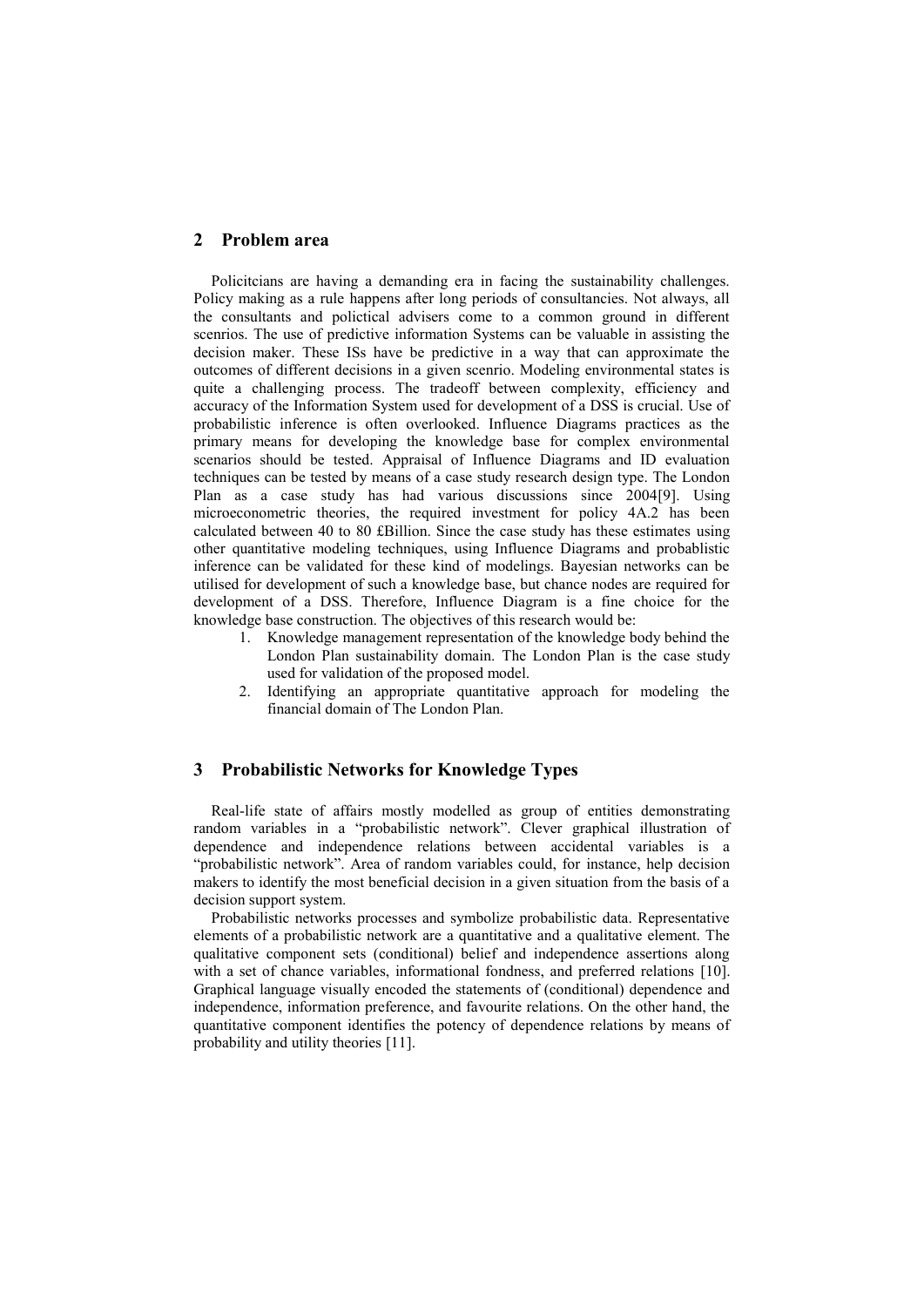The illustrative depiction of a probabilistic network, explains knowledge of a problem area in a clear-cut manner [12]. The illustrative depiction is perceptive and easy to understand, making it an ideal tool for passing statement of domain knowledge among experts, users, and systems. Therefore, the formalism of probabilistic networks is becoming an ever trendier domain knowledge representation for interpretation and decision making under uncertainty [11]. In this model, tacit and explicit knowledge are extracted using narrative extraction from plan policy reports and the discussions. The decision node is derived from the policy objectives. Therefore in this scenario, 60% CO2 reduction as the aim objective makes the decision node. The suitability of Influence Diagram is assessed as follows.

## **4 Suitability of Influence Diagrams for Environmental Policy Modeling**

Despite having various modeling techniques in the field of sustainability, probabilistic inference and Bayesian networks models should be given high priority. The complexity of sustainability scenarios and understanding the systems' resilience and boundary paradox are essential when analyzing and designing the case studies [12]. Among the quantitative techniques, agents and multi agent systems are quite useful as they can bring together the components of the system using agents' characteristics. Furthermore the artificial intelligence techniques used in multi agent systems would enable the system to adapt itself with the changes faced from outside the boundary. But there is a major drawback with multi-agent systems as they are too expensive for building large Decision Support System applications. Although they can fairly fit fine in a CAS (Complex Adaptive System) methodology in theory [13], but when it comes to practice, they are not responsive to all of the components. Use of neural networks as the tool for modeling the inputs and the outputs based on a network of linked components sound very functional. But the major drawback with the neural networks is when it comes to its training. Training of the network in a sustainability scenario is almost impossible. The longitudinal study may help for the training, but long intervals and wait time is required for the testing. Hence practically, they are not usable in large complex systems where training is nearly impossible. The system's dynamic models are also other quantitative techniques for sustainability modeling. The difficult nature of developing a system using systems' dynamic, has made it again impossible for the developer to develop the model. System dynamic might be useful for modeling some small trade-offs in the environment where increase in one component would lead to a drop in another. Stella might be a good IDE for these small projects; but again, if the system becomes large with various elements in the knowledge base, analysis, design and development of the model would be unattainable [14].

On the other hand, probabilistic inference, e.g. influence diagrams are fine tools for modeling sustainability. The adaptively of the model is an issue with probabilistic networks as the base for the model, but that can be easily fixed by incorporating an agent based engine. The use of goal oriented knowledge management systems theories would be a good further work for this study. This research study by means of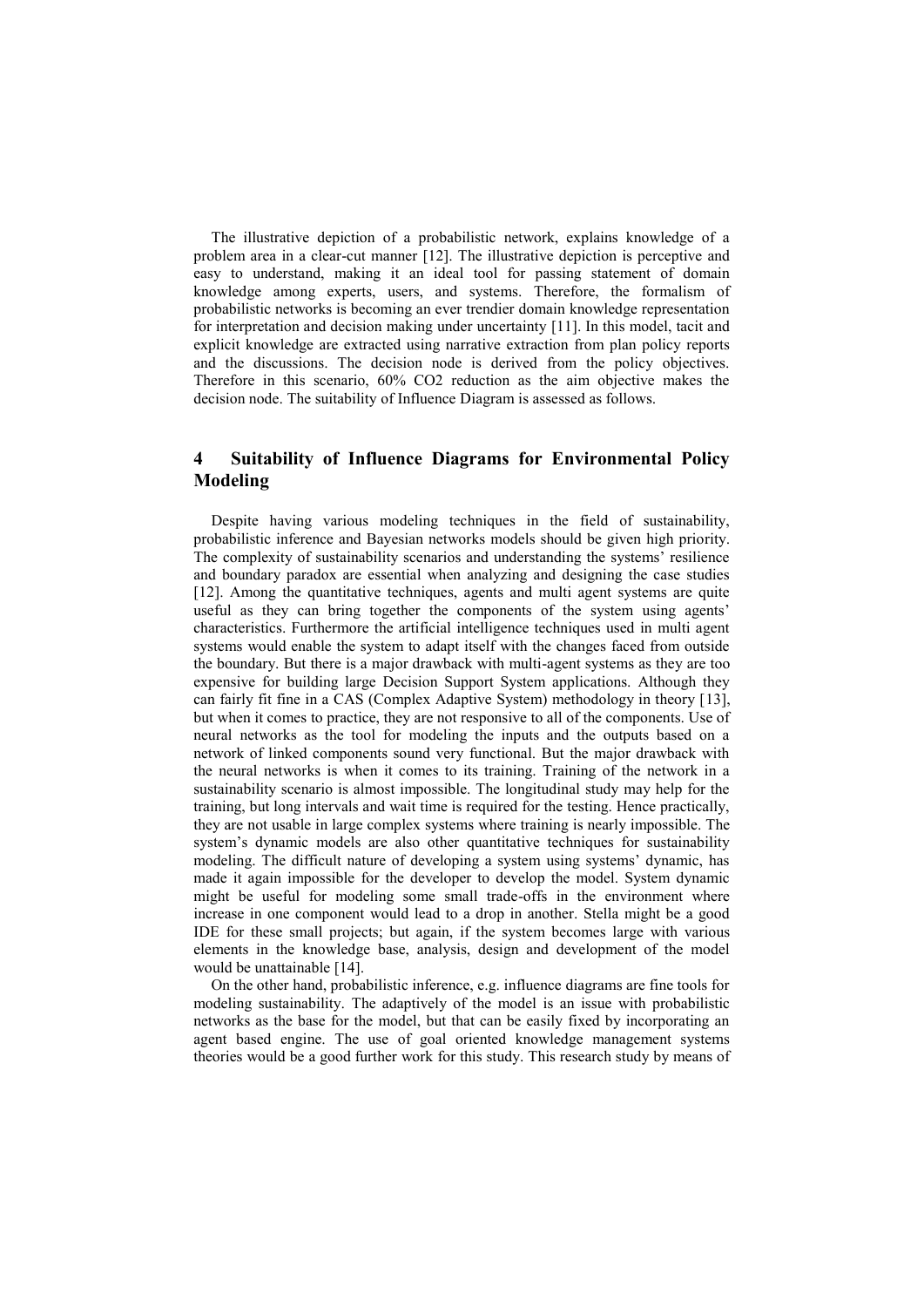the London Plan case study validates that despite having a complex scenario; modeling with ID would be feasible. The model would be a formal model where replication, testing and validation are possible using the available algorithms. The predictive nature of the Influence Diagrams, very good graphical interface for nonexpert users, and also accurate mathematical and probability layer would be one of the finest approaches to model sustainability systems with complex nature. It still fit into the Complex Adaptive System structure if the agents are incorporated to give the adaptively feature to the system. The use of knowledge management theories would help to build the knowledge base for the model [15]. Selection of a specific probabilistic network on its own should be rationale. The reason for selection of Influence Diagrams over Binominal Trees and Decision trees is explained using more details on the other two techniques; although they can be converted to each other in many scenarios.

#### **5 KMS for the London Plan Case Study**

The final model can be implemented as decision support system for the stakeholders. It also has the capability of being disseminated as a web based DSS tool via web services techniques. There is an overlap is between probabilistic networks and fuzzy systems. The ID uses the same theories, but incorporates the set graphical interface for better understanding and modeling the problem domain. Financial analysis of the London Plan policy  $4A.x (X=1, 2, 3)$  is an appropriate case study for this validation, although other case studies might be used. The reason for selection of such a case study lies within the gap in discussions and analysis of the GLA plan. The London Plan Policy 4A.X proposes 60% reduction in London CO2 compared to 1990 base, using CHP (Combined Heat & Power), Energy Efficiency, and Renewable Energy Systems expending solar and wind [9]. The data extraction is done using a theoretical narrative extraction, and the design base of this research would be quantitative practical base. Fig. 4 outlines the high level ID for this scenario.

Reasoning in such a model is dependent on the type of scenario under analysis. In this scenario, there is no 'Explaining Away' reasoning case between the nodes. Although, there are converging connections in the node orders, but explaining away cannot be inferred in the Extended ID developed. The converging inference can be assessed when the node orders are reversed using the reversal technique. There is no successor for this decision node and therefore the decision node removal cannot be considered for evaluating this ID. The reversal and node removal including barren node removal for this influence diagram can be further works of this piece of research. Casual reasoning in the model is where the UK-GDP has statistical dependence on the London GDP and that continues to all other proceeded nodes. There is various inductive reasoning in the ID where the parent nodes are not dependent to each other, i.e. 'Total Costs'.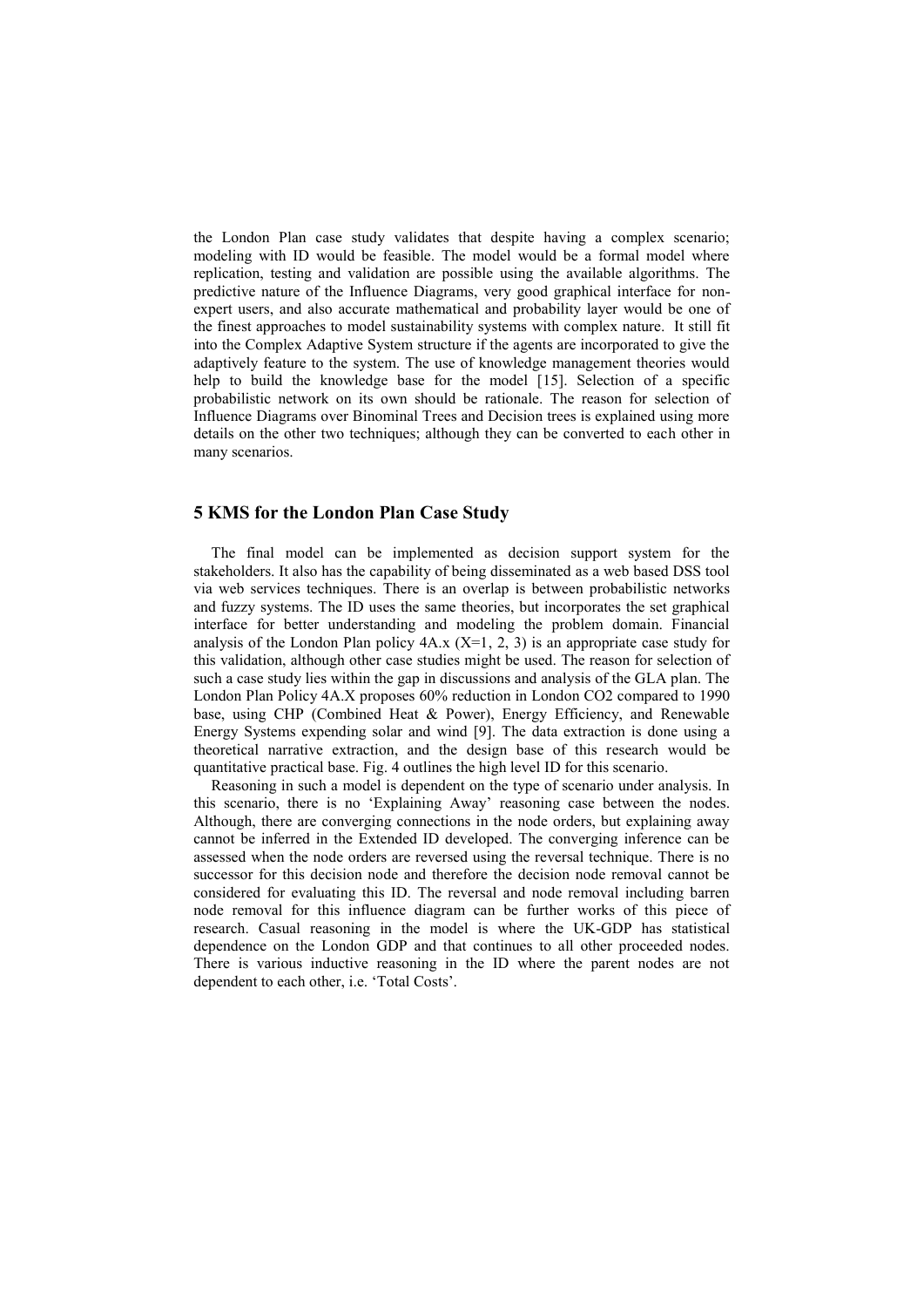

**Figure 4: High Level Influence Diagram as the Knowledge Base for Policy 4A.x Financial Assessment**

 $\varepsilon = \hat{A}^{\alpha} \cdot \hat{C}^{1-\alpha}$  is the efficiency function for an ID. The parameters involved are Accuracy (A), and Complexity (C) [16]. In addition,  $\alpha$  is the value set by the decision maker. This formula should be looked at with caution, as the complexity and accuracy of the ID should be normalized first [17]. Cobb's formula concerning the accuracy and complexity functions are as follows:

$$
\hat{A} = N_{min} \frac{(N_{max} - N_{min}) \cdot (A - \underline{A})}{\overline{A} - \underline{A}}
$$

$$
\hat{C} = N_{min} \frac{(N_{max} - N_{min}) \cdot (C - \underline{C})}{\overline{C} - \underline{C}}
$$

A represents accuracy and C represents complexity. The consideration is that when the accuracy is maximized, the complexity of minimized and vice versa.  $N_{min}$ represents 1 and Nmax represents 2 in Cobb's research. The Accuracy and Complexity is scaled between a minimum and a maximum in order to assess a trade-off. The complexity of the ID expressions can be calculated using LeafCount function of the Mathematica IDE. Mathematics is software developed by Wolfram which can evaluate the complexity of functions and graphs. The calculation is simple and is counting the variables of any approximation within the ID. It does not only count the variables, but also the expressions defining the function. Therefore LeafCount is a function which counts the number of words, variables and constants in an expression [17]. The rationale behind this calculation is consideration of the memory required to process the function. The Complexity of an ID then is the summation of all individual complexities: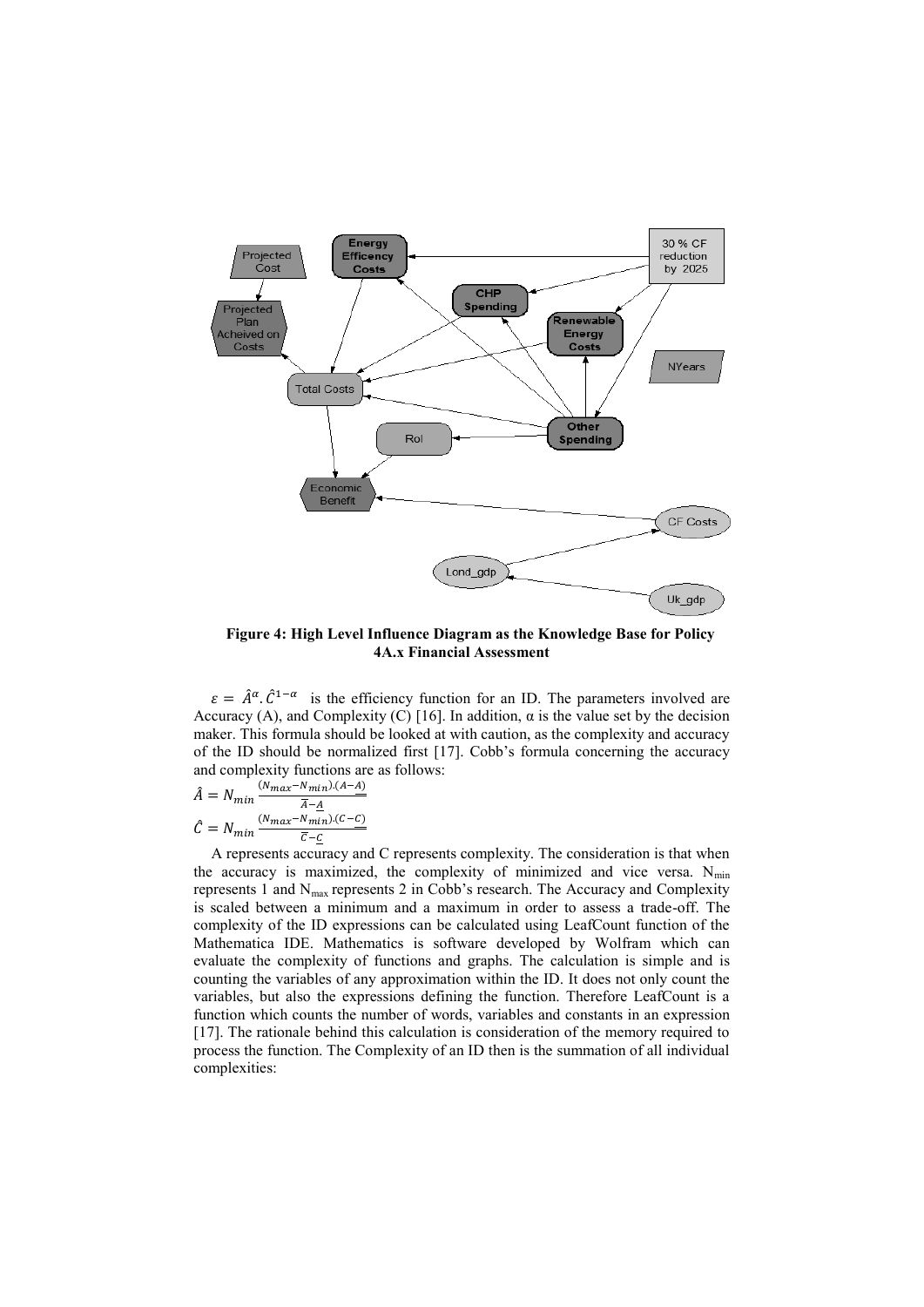$C = \sum_{i=0}^{n} C_i = \sum_{i=0}^{n} \sum_{i=0}^{m_i} L_i$  $\sum_{i=0}^{n} C_i = \sum_{i=0}^{n} \sum_{j=0}^{n}$ 

Using the LeafCount function we can simply determine the complexity of expressions and sub-expressions of the London Plan Policy 4A.x. For instance:

In[1]:=LeafCount [399943\*Num\_london\_propertie]

Out[1]=3

In[2]:=Level [399943 +  $*$  + Num\_london\_propertie, Heads  $\rightarrow$  True]

Out[2]= {Multiply, 399943, Num\_london\_propertie}

The complexity of the RoI node expression is 3. That is summed up to complexity outputs from the LeafCount function in Mathematica on other nodes. If there are combinatory expressions in the ID, then the NestList function of Mathematica, lists all the expression in combinations and then the LeafCount can be run. The complexity of the whole Extended Influence Diagram for considering the Leafcount function is done manually and the number 50 is reached.

For finding Accuracy of Influence Diagram accuracy, the mean squared error between the analytical decision rule and the ID decision rule should be calculated.

The found Accuracy and Complexity values are then traded off using the stated formulas. Cobb's minimum and Maximum (N) and be scaled using other values, but the technique remains the same. The efficiency of an ID can also be affected by the decision makers' amendments using  $\alpha$  variable [17].

This model also validates the approximations on predicting the financial costs of the policy which gives practical values to this research study. The result of the research indicates the estimated costs of the London plan policy concerning CO2 reduction has been within the discussed outcomes. The output of the simulation states that the London plan would cost £Billion 68.84. This number is derived after subtraction of £Billion 12.06 Billion pounds return on investment from the total costs which was £Billion 80.9. The simulations are performed within Analytica IDE, but other environments can also be utilized for simulation.

However, Analytica is a simulation-based tool, and currently cannot prescribe an optimal solution for the detection network. Although unavailable in software tools, influence diagrams with continuous variables can be found in the literature, Again, none of the works is applicable to the parallel detection network structure. Now consider a variation where we remove the continuous variables, i.e., the measurements from the sensor, and transform the local decision makers to be chance nodes.

This yields an alternative model, which is equivalent a similar structure was introduced by Heckerman to analyze the value of information for diagnosis. In this configuration, the subordinate decision makers provide evidence or local decisions [18].

#### **6 Conclusion, limitation and further works**

There are number of limitations to this model. One the limitations of this research study would be the all-embracing complexities involved. The complexities do not only arise from the financial domains of the policy, but also the social and environmental facets as well.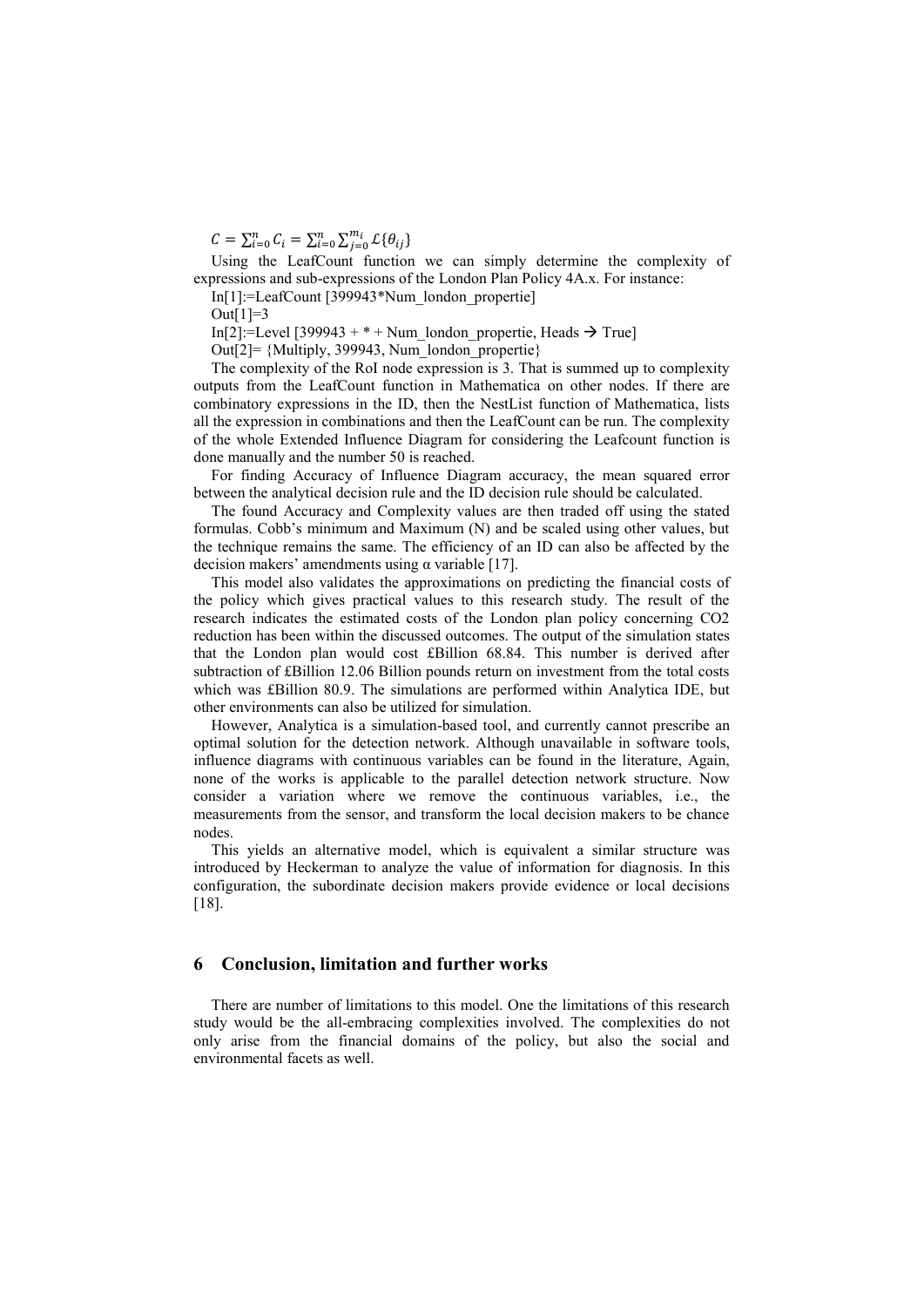Another constraint of this research project has been the consideration of only the financial facets of the policy plan. The social limitations and all environmental restraints reside outside the boundary of this study. Knowing that this project involves an open system analysis, therefore, not considering those two facts would restrain the overall result of the research work.

On the case study, there are some zones where the plan policy has not clarified fully. For instance the choice of 60% reduction by 2050 within policy has not been explained. In addition to that a comparative financial analysis has not been provided in the policy. This could be used as a framework for comparing the results of this project and other similar projects and the policy plan results.

There are some limitations in Knowledge Management Systems.These limitations in KMS are defined as:

- 1. Tacit knowledge cannot be easily monitored and managed,
- 2. Involvement of the stakeholders in a dynamic and up to date management of their knowledge,
- 3. Interactions between stakeholders might be limited,
- 4. System is not necessarily adaptive [20].

Recent research on goal oriented models suggests that Knowledge Management Systems can be developed in a goal oriented friendly format. The initial proposal for goal oriented KMS was introduced in 2004, but still various research is taking place concerting this topic. In theory the goal oriented KMS would have the adaptively, innovation and replication characteristics [21]. Although this is out of scope of this study, but a future work on ID model developed in this research work might be implementation of its goal oriented KMS which has the mentioned here characteristics.

#### **References**

- 1. Valente, G.: Artificial Intelligent Methods in Operational Knowledge Management. Torino, (2004).
- 2. Zack, M., & Serino, M.: Knowledge management and Collaboration Technologies. The Lotus Institute, Lotus Development Corporation, (1996).
- 3. Baker, M., Baker, M., Thorne, J., & Dutnell, M.: Leveraging human capital. Journal of Knowledge management, 1 (1), 63-74, (1997).
- 4. Kalpic, b., & Bernus, P.: Buesiness Process Modeling through Knowledge Management Perspective. Journal of Knowledge Management, 10 (03), 40-56, (2006).
- 5. McCall, H., Arnold, V., & Sutton, S.: Use of knowledge management Systems and the Impact on the Acquisition of Explicit Knowledge. Journal of Information Systems, 22 (02), 77-101, (2008).
- 6. Kernstock, P. G.: A Web-Based knowledge Management System for information technology Education. Texas, US: Texas State university, (2006).
- 7. Hopgood, A.: Intelligent Systems for Engineers and Scientists (2 ed.). New York: CRC press, (2001).